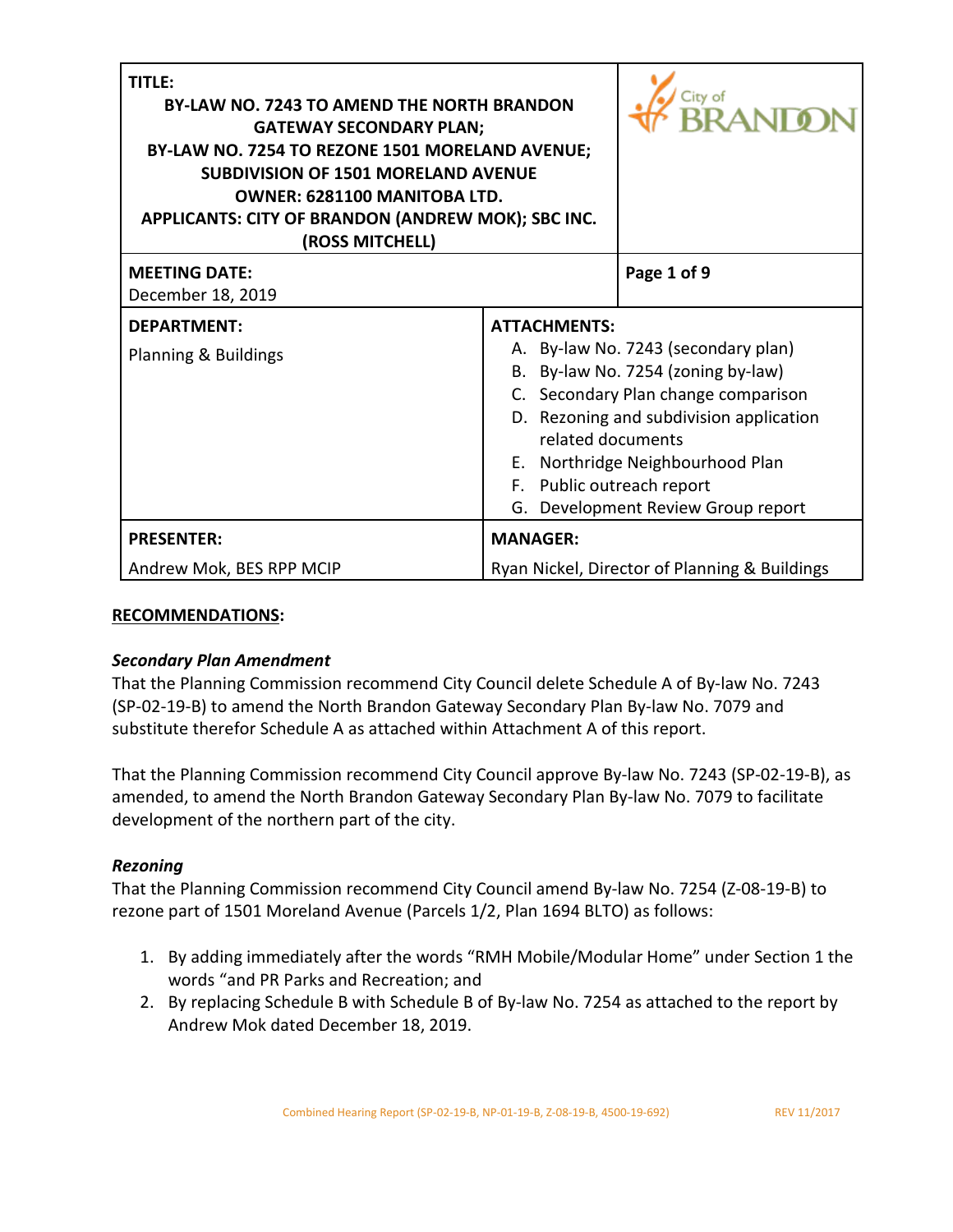That the Planning Commission recommend City Council approve By-law No. 7254 (Z-08-19-B), as amended, to rezone part of 1501 Moreland Avenue (Parcels 1/2, Plan 1694 BLTO) from Development Reserve (DR) to Residential Mobile/Modular Home (RMH) and Parks and Recreation (PR), subject to the owner or successor entering into a development agreement with the City of Brandon with the following conditions:

- 1. The Developer agrees to construct 121 modular home units in Phases 1-4 as identified on the site plan.
- 2. The Developer agrees to submit a land use application for the future subdivision of the lands to the City of Brandon for approval. Upon approval, the Developer agrees to register the subdivision of the lands, including the dedication of public right-of-ways and public reserve lands prior to the issuance of any development and/ or building permits for this development.
- 3. The Developer agrees to construct a temporary secondary access to the satisfaction of Brandon Fire and Emergency Services.
- 4. The Developer agrees to design and construct the extension of Moreland Avenue, to a full urban cross-section, from the intersection of Mockingbird Drive and Clare Avenue to the existing termination point of Moreland Avenue.
- 5. The Developer agrees to improve the existing Moreland Avenue to a paved rural crosssection from the intersection of Moreland Avenue and the 18<sup>th</sup> Street North service road to the new extension of Moreland Avenue.
- 6. The Developer agrees all servicing required within the proposed Moreland Avenue extension shall include an extension of the existing 150mm watermain located within Moreland Avenue to complete the watermain loop through Moreland Avenue to Clare Avenue.
- 7. The Developer agrees to install a meter pit at all connections and future connections to the public water system for servicing the mobile home park.
- 8. The Developer agrees to design and construct a 3.0m wide asphalt pathway within the Moreland Avenue right-of-way and along the north side of Clare Avenue in accordance with the Northridge Neighbourhood Plan.
- 9. The Developer agrees to design and construct improvements on the Public Reserve lands including but not limited to sodding and tree planting.
- 10. The Developer acknowledges servicing for any residual parcels located within the proposed subdivision, but falling outside of the proposed mobile home park, will not be granted until such time that the wastewater trunk sewer main has been constructed within Clare Avenue and south to Kirkcaldy Drive. Upon construction of the wastewater trunk sewer main,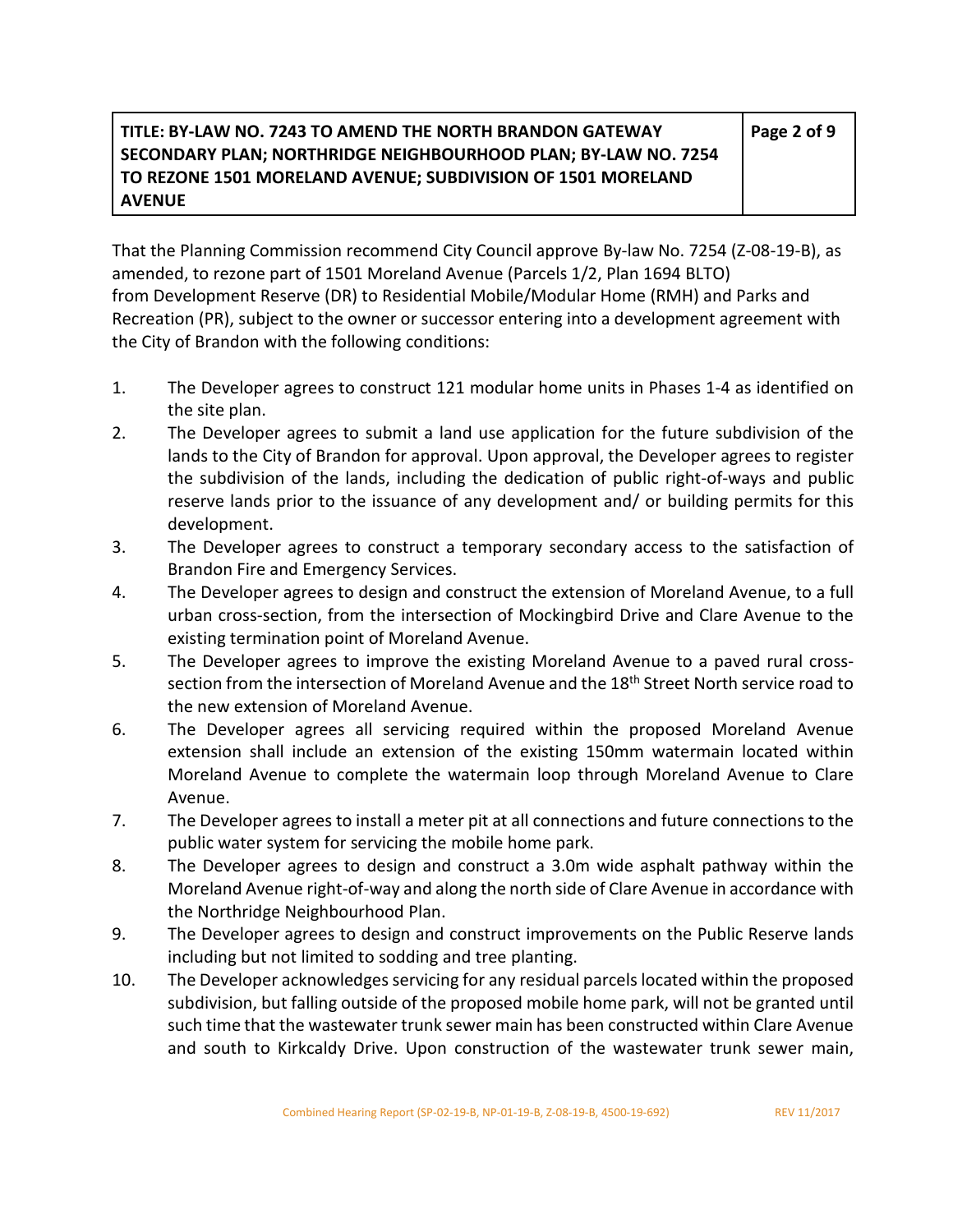wastewater flows generated by the mobile home park will be redirected to the trunk sewer main and no longer permitted to flow through the Mockingbird Drive sewer system.

- 11. The Developer agrees that future development of Phases 5 and 6 and all future RMD lands cannot commence until such a time as the wastewater trunk sewer main within Clare Avenue and south to Kirkcaldy Drive is complete.
- 12. The Developer agrees to provide written confirmation that necessary arrangements have been made for postal service and that the pick-up / drop off location of the community mail box has been determined between the Developer and Canada Post, to the approval of Canada Post.
- 13. The Developer agrees that development charges of \$415,752.76 are due at the time of execution of this development agreement. Additional development cost charges will be charged against any future buildings and will be applied at the time of issuance of a building permit.
- 14. The Developer agrees to complete a Heritage Resources Impact Assessment through a qualified archaeological consultant to the satisfaction of Manitoba Historic Resources Branch.
- 15. The Developer agrees to pay a contribution towards boulevard trees for Moreland Avenue and Clare Avenue. The amount of trees and payment for such trees will be determined upon the Developer's submission of engineered drawings prior to the registration of subdivision of the lands and based upon the City's tree contract pricing for the current year.
- 16. The Developer acknowledges upon rezoning or subdivision of the northern portion of the Lands, the Developer will be required to financially contribute towards the future construction of Hamilton Avenue, from  $18<sup>th</sup>$  Street North to  $1<sup>st</sup>$  Street North. The exact contribution value will be determined at the time of rezoning.
- 17. The Developer agrees to provide the City with a Detailed Cost Estimate for all work proposed to be completed within the City's right-of-way. The Detailed Cost Estimate is to be prepared by the Developer's Consulting Engineer and is submit to review and acceptance by the City Engineer.
- 18. The Developer will be responsible to submit an Irrevocable Letter of Credit totalling 15% of the Detailed Cost Estimate. Submission of the Letter of Credit is required prior to the issuance of a development permit.

And that Administration be authorized to prepare a Development Agreement containing all conditions and requirements to protect the City's interests in accordance with any procedures, policies, by-laws and Acts.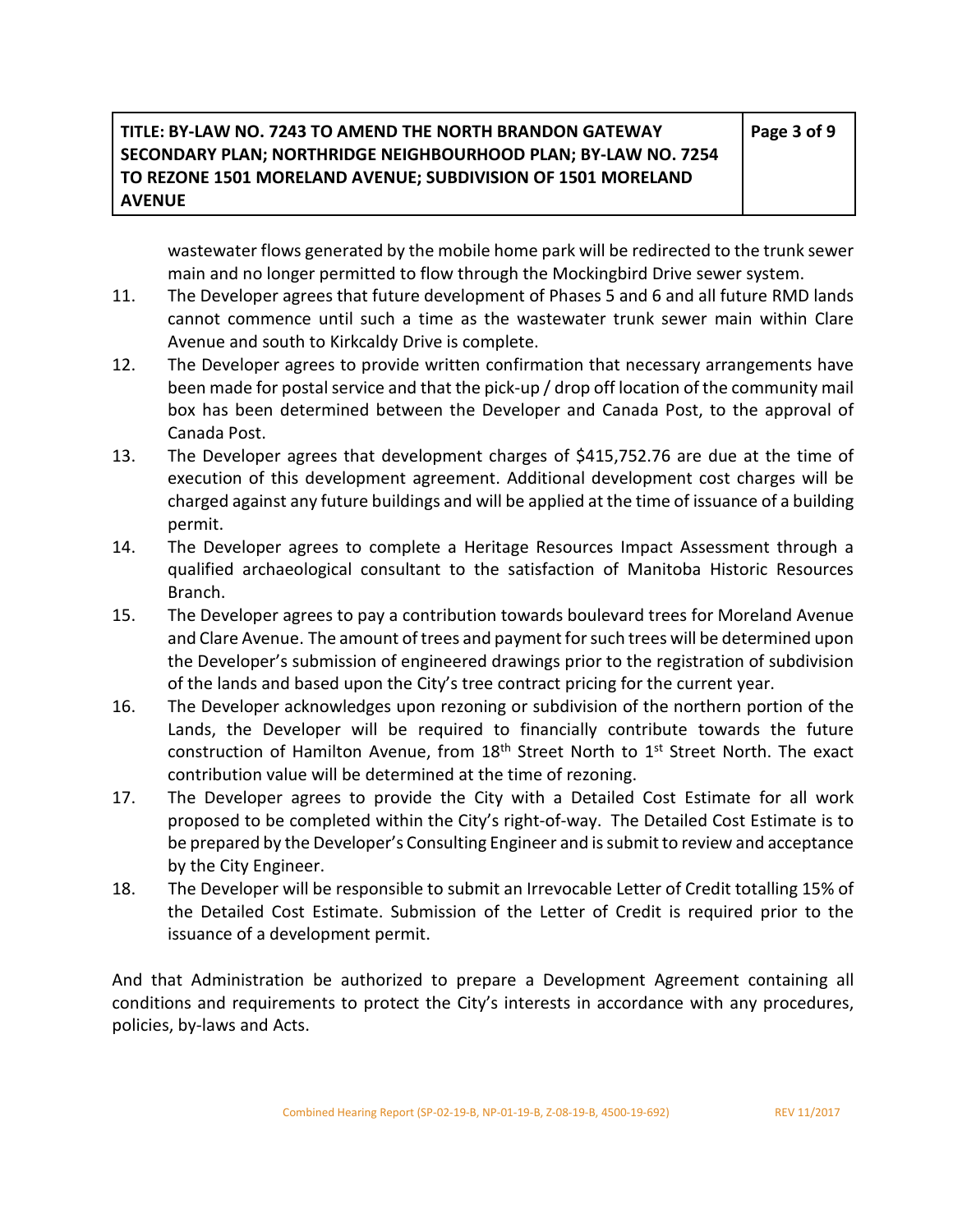### *Subdivision*

That the Planning Commission recommend Brandon City Council approve the application to subdivide (4500-19-692) 1501 Moreland Avenue (Parcels 1/2, Plan 1694 BLTO) to create two (2) lots, a public road, and a public reserve in the Development Reserve (DR), Residential Mobile/Modular Home (RMH), and Parks and Recreation (PR) Zones, subject to:

- 1. The site being partially rezoned from Development Reserve (DR) to Residential Mobile/Modular Home (RMH) and Parks and Recreation (PR);
- 2. the owner or successor submitting written confirmation to the City of Brandon Planning & Buildings Department that the Brandon School Division has received \$34,303.50 as requested by BSD as a cash-in lieu contribution for school purposes.
- 3. Immediately prior to the subdivision, Parcels 1 and 2 of Plan 1694 BLTO be first consolidated into a single title.

### **BACKGROUND:**

### *Request*

Andrew Mok of the City of Brandon ("the City applicant") is applying to amend the North Brandon Gateway Secondary Plan ("the Secondary Plan"), updating policies to facilitate development of the northern part of the city. At the same time, Ross Mitchell of Sison Blackburn Consulting Inc. ("the private applicant"), on behalf of the property owner, 6281100 Manitoba Ltd., is applying for the following:

- To rezone part of a property located at 1501 Moreland Avenue from Development Reserve (DR) to Residential Mobile/Modular Home (RMH)
- To subdivide a property located at 1501 Moreland Avenue to create two (2) lots and a public road in the Development Reserve (DR) Residential Mobile/Modular Home (RMH), and Parks and Recreation (PR) Zones

Approval of these applications will allow for the development of the first phase of a new mobile home park.

### *Development Context*

The site is currently undeveloped, and is located northeast of the 18<sup>th</sup> Street North (PTH 10)/Clare Avenue intersection. Uses surrounding the site include undeveloped land to the north and east, the Monterey Estates Mobile Home Park to the south, and commercial to the west. Clare and Moreland Avenues provide access to the site.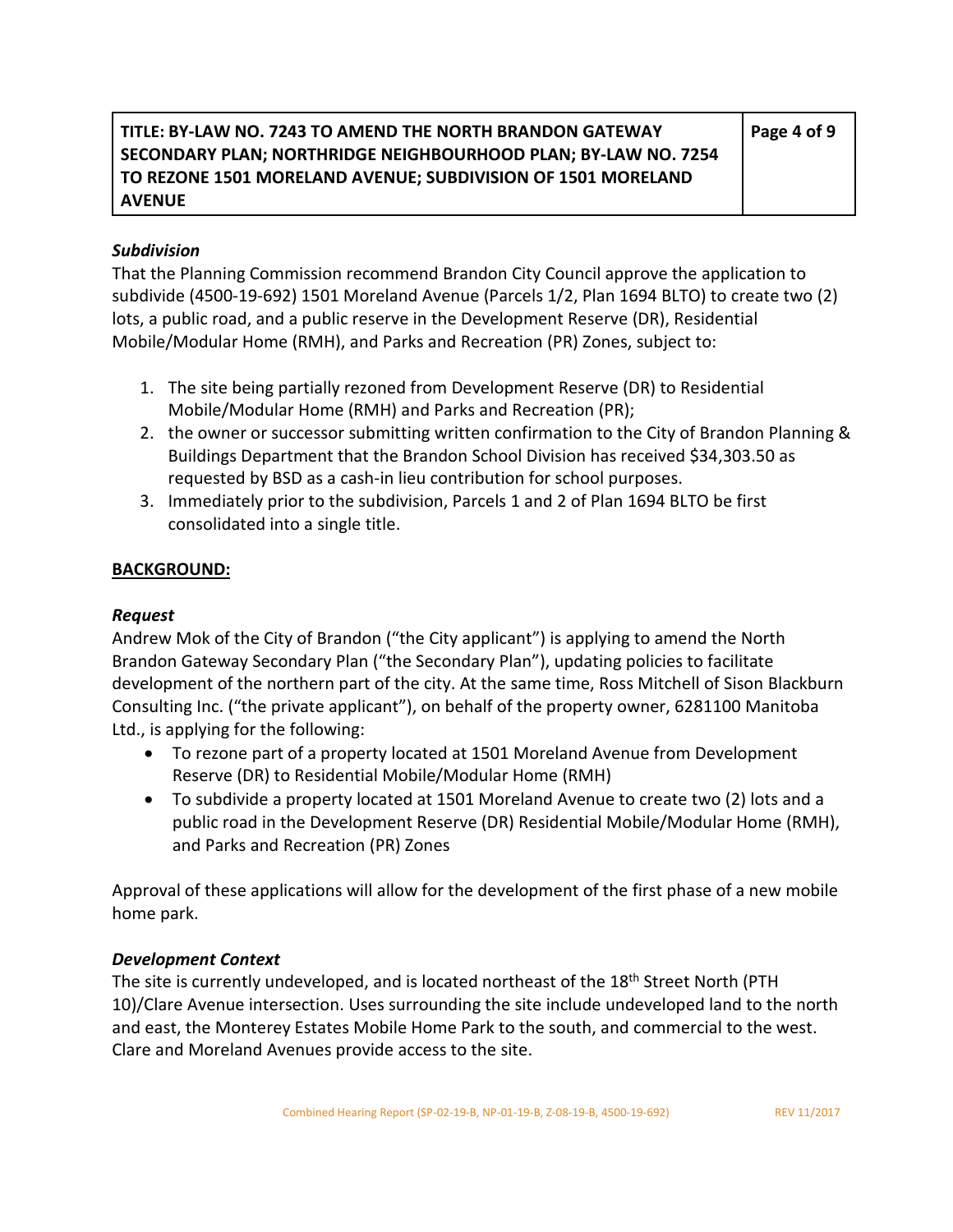### *History*

City Council adopted the current Secondary Plan in 2014. Amendments are necessary from time to time due to various changes in the community, such as policy direction and new development practices. Administration initiated an update to the Secondary Plan beginning 2018 as part of efforts to provide better development flexibility for the Secondary Plan area while maintaining the original community vision for this area. Administration sought feedback beginning Fall 2018 through early 2019, including an open house on February 26, 2019 and meetings with stakeholders.

## **ANALYSIS:**

## *Secondary Plan Amendment*

Attachment C is a list comparing the original and proposed provisions of the Secondary Plan. Under the broader scope of facilitating development, the City applicant is proposing these changes for the following reasons:

- Eliminate duplicate policies
	- o For example, many urban design policies were written before the City adopted the City or Brandon Urban and Landscape Design Standards, which is part of the Zoning By-law
- Eliminate the Mixed Use Civic designation
	- o No need to have such an area, opportunity to develop residential uses instead
- Transition flexibility
	- o Certain commercial areas appear more industrial in nature and may remain so until nearby residential areas are developed to support more appropriate commercial uses
- Harmonize with City policies
	- o Some existing terminologies do not match adopted City documents, such as the City of Brandon Greenspace Master Plan
	- o Standardize common policies as found in other City secondary plans for suburban areas, such as servicing and neighbourhood plans

When Council gave the Secondary Plan first reading on September 3, 2019, that version of the Secondary Plan was missing the five schedules at the end of the Secondary Plan. The schedules are integral to the Secondary Plan and are included in the version attached to this report. Since the original Secondary Plan adopted in 2014 had schedules, and the text of the Secondary Plan refers to these schedules, the addition to the schedulesto the current version of the Secondary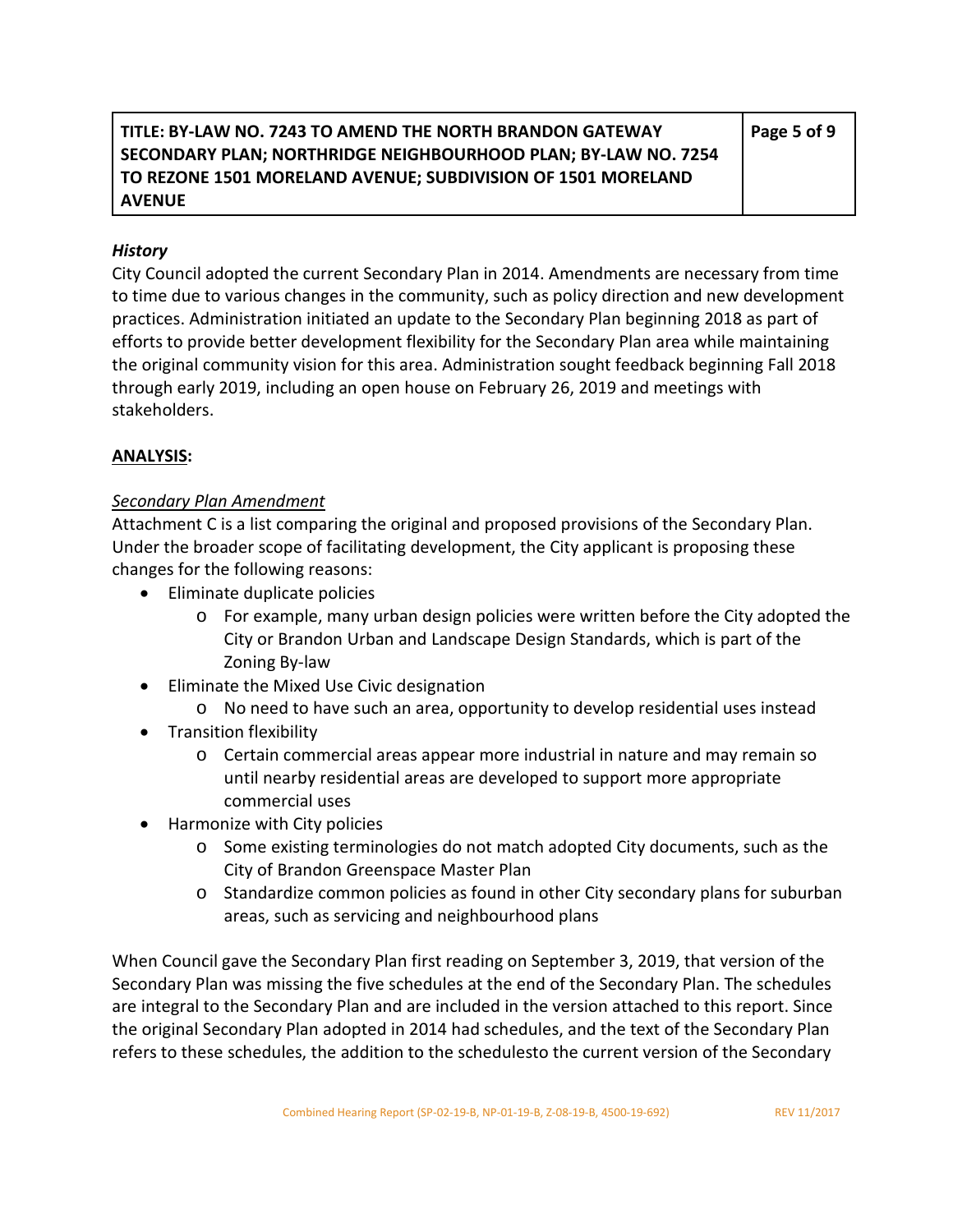**Page 6 of 9**

Plan, along with additional changes after a formal review of the application, can be considered a minor amendment in accordance with Subsection 82(1) of The Planning Act.

## *Rezoning and Subdivision*

Concurrently, the private applicant is proposing to develop a 235-unit mobile home park. The rezoning will encompass Phases 1 through 4 of the mobile home park development totaling 121 dwelling units with a small public greenspace and buffer adjacent to Clare Avenue. Moreland Avenue will extend eastward then southward, connecting to Clare Avenue at Mockingbird Drive. Most of the remainder of the site will be for Phases 5 and 6 of the mobile home park, with smaller portions reserved for future low- and moderate-density residential development.

When Council gave the rezoning application first reading on September 3, 2019, the applicant forgot to include a public reserve area under the Parks and Recreation Zone to be consistent with the Secondary Plan and the draft Northridge Neighbourhood Plan (Attachment E). The public reserve area will provide a small greenspace connection south of the mobile home park to a 3.0m wide buffer between the mobile home park and Clare Avenue that will accommodate a multi-use trail. The addition of the public reserve area and the PR Zone can be considered a minor amendment in accordance with Subsection 82(1) of The Planning Act.

## *Consistency with the Development Plan*

The following analysis applies to both the City applicant and the private applicant's submissions.

- Policy 2.2.1—site within area designated "Residential", surrounded by Parks/Open Space strips
- Policy 2.2.6—proposed mobile home park will have buffers from Clare Avenue, a collector street, and the commercial area to the west of the site
- Policy 6.2.1—neighbourhood parks may be in "Residential" areas
- Policy 6.2.5—buffer to be provided along Clare Avenue

## *Consistency with the North Brandon Gateway Secondary Plan*

The following analysis of the private applicant's proposal is based on the Secondary Plan as proposed to be amended.

- Policy 4.1.1—site within Residential Low Density area with Residential Moderate Density pockets
- Policy 4.2.1—RMH Zone development permitted in Residential Low Density areas
- Policies 4.1.3 and 8.1.2—Northridge Neighbourhood Plan identifies future leisure greenspace in the northern part of the site in accordance with Schedule A of the Secondary Plan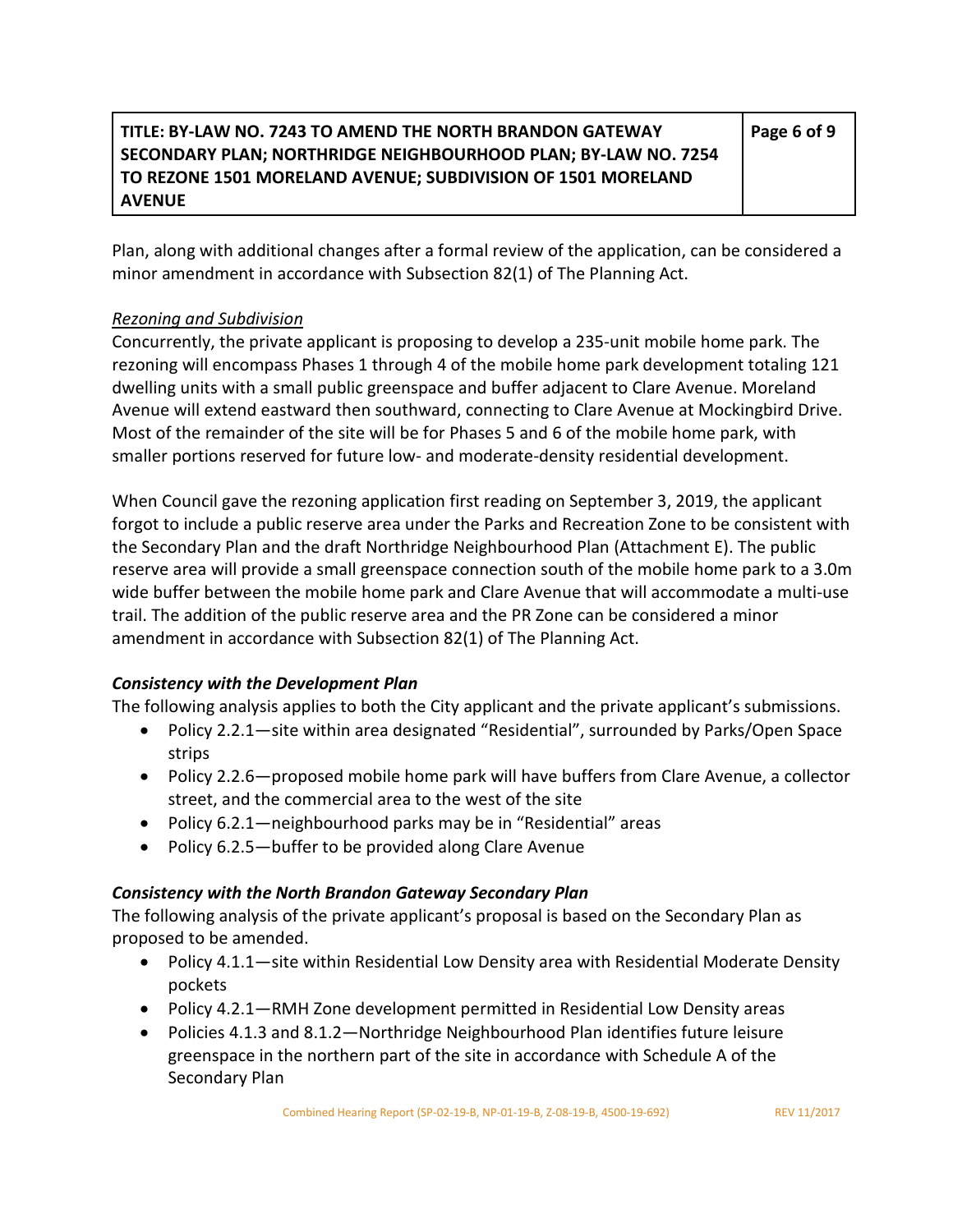- Policies 8.1.5, 8.5.1, 8.5.3, and 8.5.4—Northridge Neighbourhood Plan identifies trails or pathways along public streets and within the proposed mobile home park, with connections to the leisure greenspace
- Policy 10.1.1—Existing Moreland Avenue will be extended to connect with Clare Avenue at Mockingbird Drive, with the mobile home park gaining access to the extended Moreland Avenue, limiting access along Clare Avenue as a collector street
- Policy 10.4.7—3.0m wide public reserve to accommodate a multi-use trail on the north side of the Clare Avenue right-of-way

## *Consistency with the Zoning By-law*

The following analysis applies only to the private applicant's submissions.

- Proposed mobile home park layout conforms to Section 52: Special Development Standards in the RMH Zone
- Proposed greenspace between the mobile home park and Clare Avenue conforms to Table 20: Open Spaces Bulk and Siting Requirements under Section 68, and PR Zone allows for variety of recreational uses typically in a leisure greenspace as defined in the Greenspace Master Plan

## *Commenting Agencies*

All comments have been addressed and summarized below.

## **Secondary Plan**

## *City of Brandon*

The City of Brandon requested further amendments be made to the Secondary Plan, identified in Attachment C-10:

- New Policy 10.5.3: "Where roads are identified as local roads in Schedule B: Road Plan, these roads shall be designated as local collector roads where the intent of these streets are to be designed to the standard of collector roads but allow more access for residential development."
	- o Provides clarity on how specific local roads, such as the central north-south road, should be developed
- Adding at the end of Policy 12.2.3: "Developers shall also be responsible for funding a proportionate share of off-site improvements not covered under the City of Brandon Development Charges By-law."
	- o Provides clarity in addressing off-site improvements that are not identified as a development charge capital project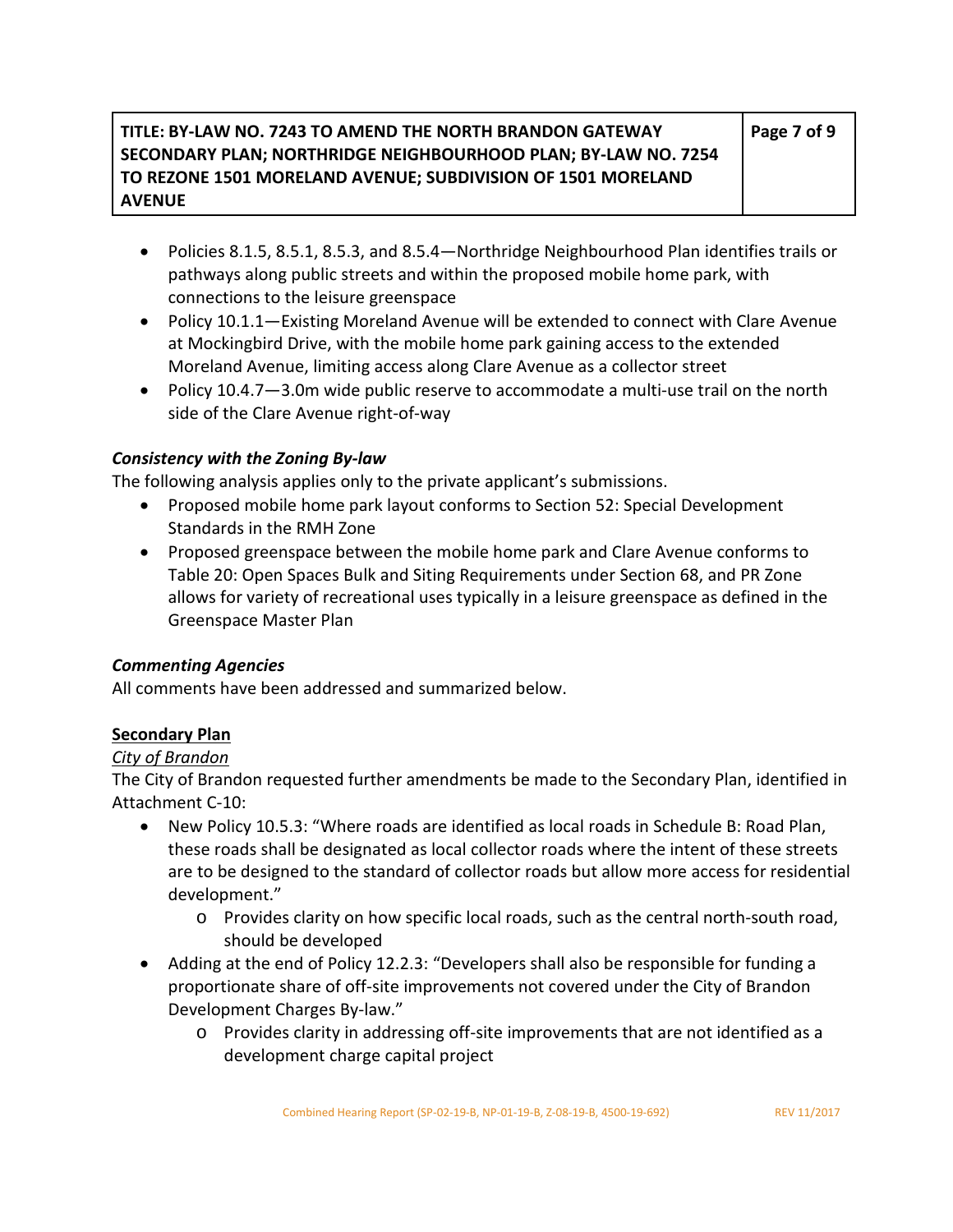- Under Policy 12.6.1, substituting "[…]a site design analysis shall be completed[…]" with "[…]a site design analysis may be completed[…]"
	- o The City recognizes that a site design analysis is not required at all times, for example, this proposed mobile home park due to the private applicant submitting a neighbourhood plan for the area

These proposed amendments can be considered a minor amendment in accordance with Subsection 82(1) of The Planning Act.

## **Rezoning and Subdivision**

## *City of Brandon*

The City of Brandon advises that a development agreement is required with conditions as identified in the "Recommendations" section and Attachment G of this report. The City of Brandon also requests the following be conditions of subdivision approval:

- Partially rezoning of the site from Development Reserve (DR) to Residential Mobile/Modular Home (RMH) and Parks and Recreation (PR)
- The owner or successor consolidates the existing two parcels before subdivision occurs
	- o This will ensure that the proposed lots as shown in Attachment D-11 will remain whole and not be split by existing parcel lines
	- o The consolidation can occur immediately before subdivision is registered, where the subdivision is registered in series with the consolidation

The City of Brandon further advises that the private applicant needs to address the provision of emergency secondary access as the proposed mobile home park is developed phase by phase. The private applicant can address this by updating the phasing plan portion of the draft Northridge Neighbourhood Plan before City Council considers it as early as January 6, 2020.

### *Manitoba Infrastructure*

Manitoba Infrastructure requires a traffic impact study confirming the potential impact of the development at the Clare Avenue/18<sup>th</sup> Street North and Moreland Avenue/18<sup>th</sup> Street North service road intersections, the future Hamilton Avenue, and the future connection to the Clare Avenue/1<sup>st</sup> Street North intersection. Since the City commissioned the original traffic impact study for the Secondary Plan, the City will commission an update to that traffic impact study to address Manitoba Infrastructure's concerns.